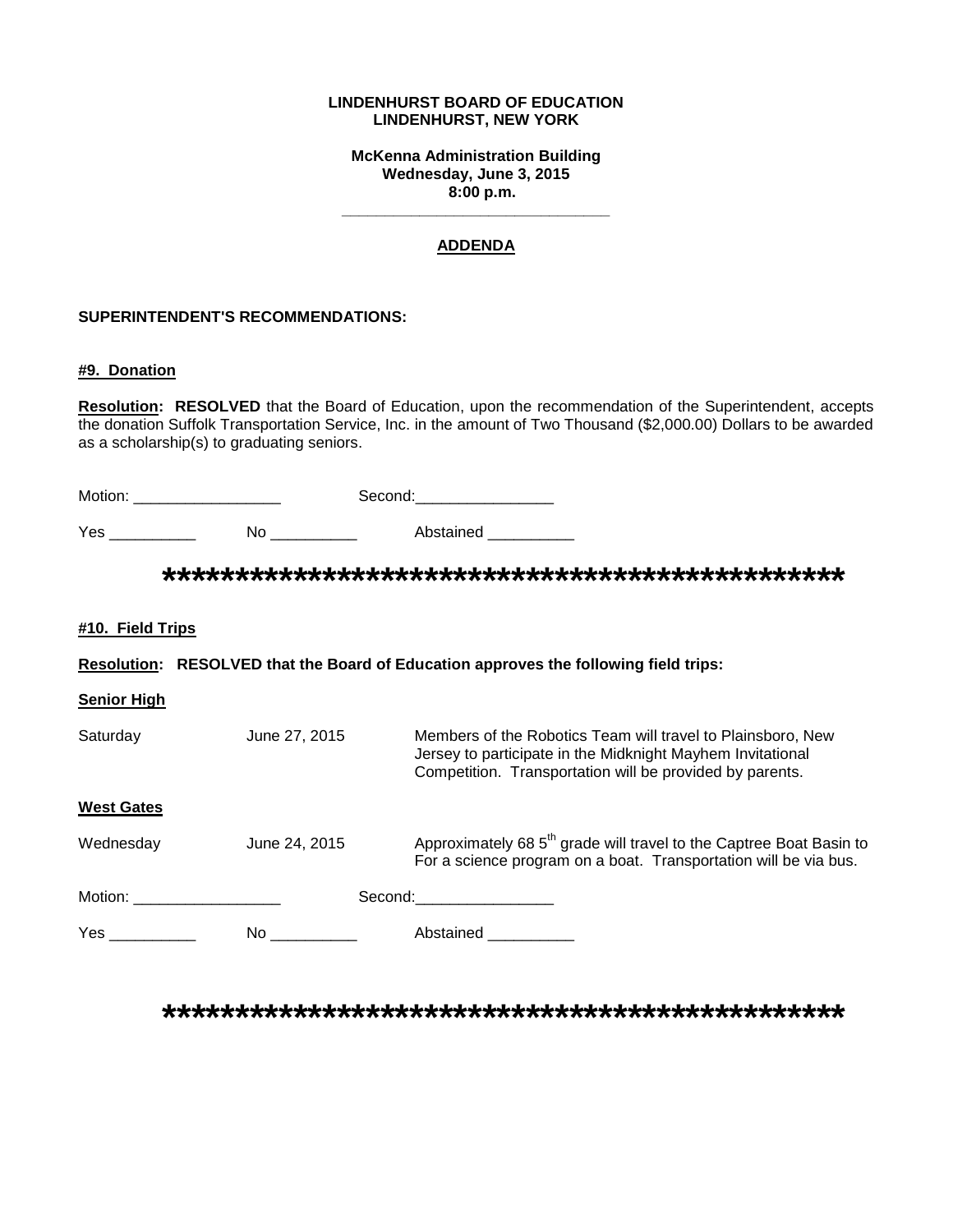## **SCHEDULES**

**Resolution: RESOLVED** that the Board of Education approves the following Schedules:

| Motion: _____________________                                                                                                                                                                                                                                                                                                                                     | Second: Second:                                                                                                                         |                                                               |               |                    |                                              |                                |         |  |  |
|-------------------------------------------------------------------------------------------------------------------------------------------------------------------------------------------------------------------------------------------------------------------------------------------------------------------------------------------------------------------|-----------------------------------------------------------------------------------------------------------------------------------------|---------------------------------------------------------------|---------------|--------------------|----------------------------------------------|--------------------------------|---------|--|--|
| Yes _____________  No ___________                                                                                                                                                                                                                                                                                                                                 |                                                                                                                                         | Abstained <b>Abstained</b>                                    |               |                    |                                              |                                |         |  |  |
| Schedule A-3 No. 80 Personnel, Instructional Appointments<br>Approve the following appointment:<br>OWL SPRING 2015 PROGRAM                                                                                                                                                                                                                                        |                                                                                                                                         |                                                               |               |                    |                                              |                                |         |  |  |
|                                                                                                                                                                                                                                                                                                                                                                   | Consultant, N. Babylon UFSD (part of OWL<br>Consortium) 3 days of training @\$1,200 per day.<br>Fountas & Pinnell Benchmark Assessments |                                                               |               |                    |                                              | \$3,600.00                     |         |  |  |
| Ellen Li                                                                                                                                                                                                                                                                                                                                                          | Special Project (Not to exceed 50 hours)                                                                                                |                                                               |               |                    |                                              | \$50.00/hr.                    |         |  |  |
| Schedule A-3 No. 81 Personnel, Instructional Appointments<br>Approve the following appointment:<br>Agata Kijek<br>(This is a new position)<br>Annette Tomalski ENL                                                                                                                                                                                                | ENL.<br>TBA<br><b>SHS</b>                                                                                                               | \$54,587<br>\$135.47/day MA-1 eff. 9/2/15-6/30/16<br>(P/T .5) | MA-1          | eff. 9/1/15 9/1/18 |                                              | Initial Cert.<br>Initial Cert. |         |  |  |
| Schedule A-3, AE No. 4 Personnel, Instructional Appointments - Adult/Continuing Education<br>Approve the appointment of:<br>Kim Doner                                                                                                                                                                                                                             | Secretary                                                                                                                               | \$25/hr.                                                      |               |                    | not to exceed 10 hours Sprins 2015-Fall 2015 |                                |         |  |  |
| Schedule AS-1 No. 13 Substitite Personnel, Instructional - Resignations & Terminations<br>Approves the following resignations and terminations:<br>Janine Nofer                                                                                                                                                                                                   | <b>Consultant Support Staff, West Gates</b>                                                                                             |                                                               |               |                    | eff. 6/1/15                                  | Personal                       |         |  |  |
| Schedule AS-3 No. 23 Substitute Personnel Appointments<br>Approves the appointment of:<br>William Sullivan<br>Consultant Support Staff, West Gates 6/4-26/15<br>\$110 per diem<br>(Mr. Sullivan was approved as a Permanent Sub at the August 6, 2014 Board Meeting and is replacing<br>Janine Nofer, who resigned the position.)<br>Per Diem Sub<br>Janine Nofer |                                                                                                                                         |                                                               |               |                    |                                              |                                |         |  |  |
| Schedule B-2 No. PT-14 Non-Instructional Personnel - Leave of Absence<br>Grants the Leave of Absence of:<br>Caitlyn Maloney                                                                                                                                                                                                                                       |                                                                                                                                         | School Monitor                                                | Middle School |                    | from 5/27/15-5/27/16                         |                                | Medical |  |  |